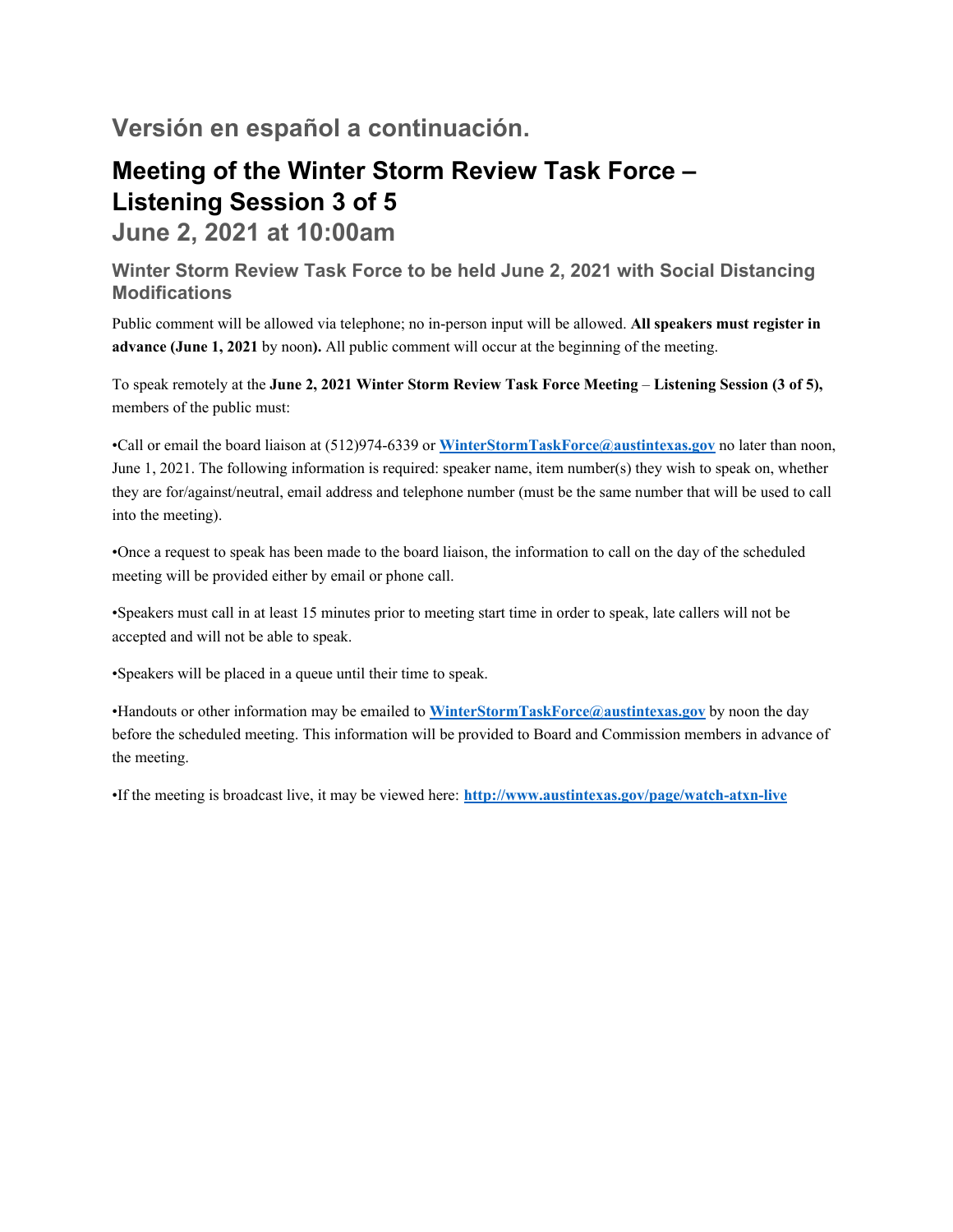# Reunión del Winter Storm Review Task Force FECHA de la reunion (**2 de Junio de 2021**)

La junta se llevará con modificaciones de distanciamiento social Se permitirán comentarios públicos por teléfono; no se permitirá ninguna entrada en persona. Todos los oradores deben registrarse con anticipación 1 de Junio de 2021(antes del mediodía). Todos los comentarios públicos se producirán al comienzo de la reunión.

Para hablar de forma remota en la reunión, los miembros del público deben:

• Llame o envíe un correo electrónico al enlace de la junta en (512) 974-6339 o

**WinterStormTaskForce@austintexas.gov** a más tardar al mediodía (el día antes de la reunión). Se requiere la siguiente información: nombre del orador, número (s) de artículo sobre el que desean hablar, si están a favor / en contra / neutral, dirección de correo electrónico (opcional) y un número de teléfono (debe ser el número que se utilizará para llamar ).

• Una vez que se haya realizado una solicitud para hablar con el enlace de la junta, la información para llamar el día de la reunión programada se enviará por correo electrónico o por teléfono.

• Los oradores deben llamar al menos 15 minutos antes del inicio de la reunión para poder hablar, no se aceptarán personas que llamen tarde y no podrán hablar.

• Las oradoras esperarán en una fila hasta que llegue el momento de hablar.

• Los folletos u otra información pueden enviarse por correo electrónico a

**WinterStormTaskForce@austintexas.gov** antes del mediodía del día anterior a la reunión programada. Esta información se proporcionará a los miembros de la Junta y la Comisión antes de la reunión.

• Si la reunión se transmite en vivo, se puede ver aquí: http://www.austintexas.gov/page/watch-atxn-live